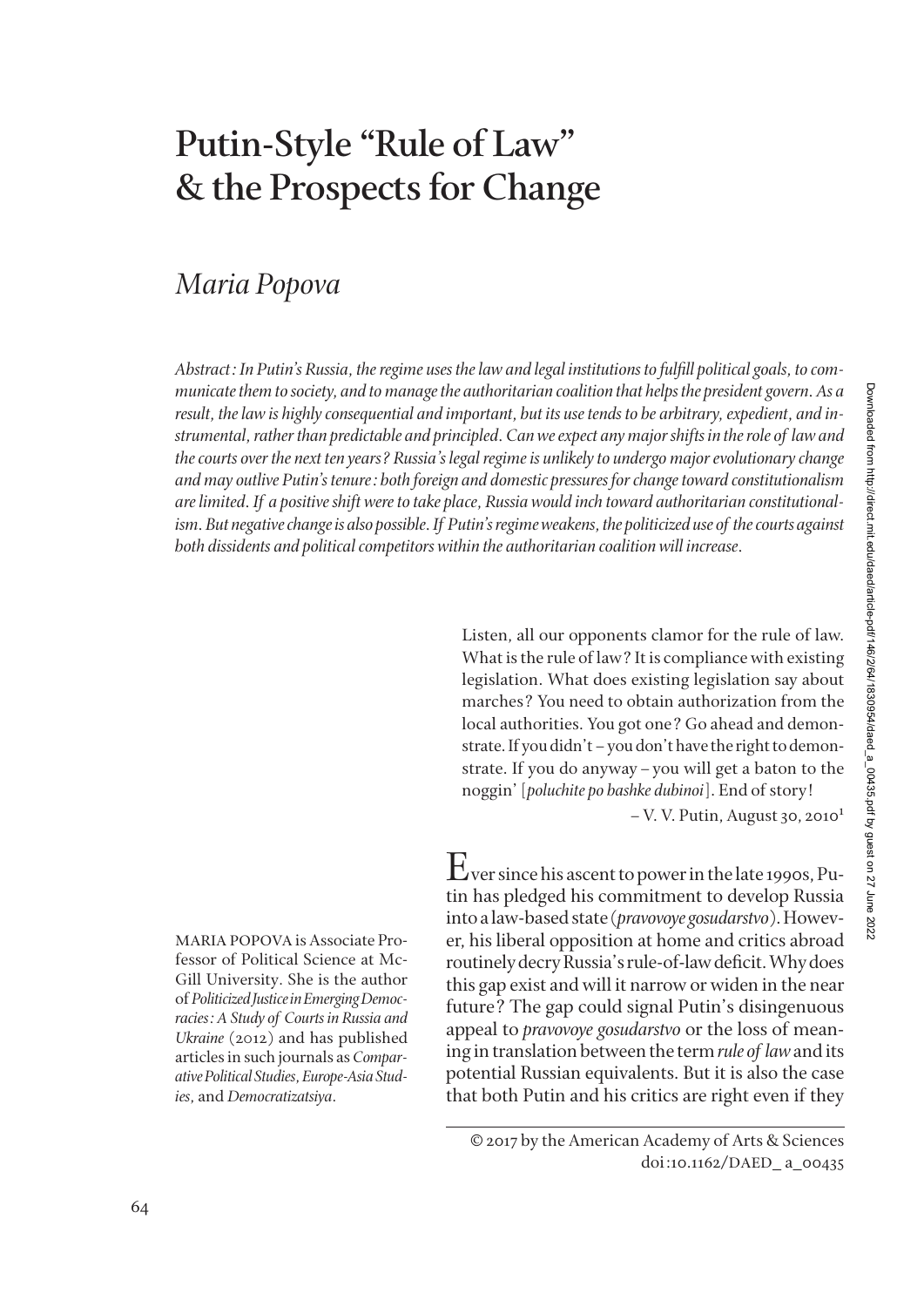are talking past each other. Putin's Russia is far from the liberal constitutionalism associated with the rule of law. Neither does it have the authoritarian constitutionalism sometimes called rule *by* law. But the Putin regime does not pursue legal nihilism while trying to hoodwink domestic and foreign audiences into believing that law matters. Law does matter, but it serves a different purpose than it does in a constitutionalist context. In Putin's Russia, the sovereign uses the law and legal institutions to fulfill political goals, to communicate them to society, and to manage the authoritarian coalition that helps the president govern. As a result, the law is highly consequential, but its use tends to be arbitrary, expedient, and instrumental, rather than predictable and principled. Russia's legal regime is unlikely to undergo major evolutionary change and may outlive Putin's tenure; both foreign and domestic pressures for change toward constitutionalism are limited. If a positive shift were to take place, Russia would inch toward authoritarian constitutionalism (that is, rule by law), either because an increasingly professional judiciary starts to assert itself or because the current authoritarian coalition attempts to use the law to entrench its interests and ensure the survival of the regime beyond Putin. But negative change is also possible. If Putin's regime weakens, the instrumental and arbitrary use of the courts against both dissidents and political competitors within the authoritarian coalition will increase.

The liberal constitutionalism associated with the rule of law rests upon two main principles: equal responsibility and protection under the law, and substantive and procedural guarantees for fundamental individual rights. This means that everyone, including high-ranking members of the regime and its sovereign, is equally constrained by the constitution and ordinary legislation, not just on paper, but in prac-

*Maria*  tice as well. Liberal constitutionalism also *Popova* requires a set of substantive laws that provide for fundamental rights. A politically independent and impartial judiciary is crucial because independent courts can better ensure that all litigants, regardless of their political, material, or legal resources, are equally bound by the law.

Putin's Russia is far from the liberal constitutional ideal. While its constitution does provide many fundamental rights– freedom of speech, freedom of association and assembly, and freedom of movement, to name a few–ordinary legislation has hollowed each of them out. The foreign agents laws and antiextremism laws undermine freedom of association; hate speech legislation and a 2014 amendment to the Criminal Code, which outlaws public calls for violation of Russia's territorial integrity, limit freedom of speech; onerous administrative provisions for registering in one's place of residence restrict freedom of movement; and the 2016 Yarovaya antiterrorism law stifles freedom of assembly and conscience by introducing harsh sentences for organizers of unsanctioned protests, requiring Internet service providers and phone companies to store customers' communication data logs, and making it a crime not to report information about other crimes. Whatever rights do exist *de jure* are undermined *de facto* by the Russian courts, which do not uphold them consistently or predictably.

Russia's authoritarianism does not completely account for its weak constitutionalism, since constitutionalism is not always incompatible with autocracy. Autocrats can govern within a constitutional framework, even if they are not fully constrained by it. In an ideal type authoritarian constitutional regime, the autocrat sets the substantive law, often in negotiation with his governing coalition. The opposition does not have the opportunity to shape substantive law, either through the legislative process or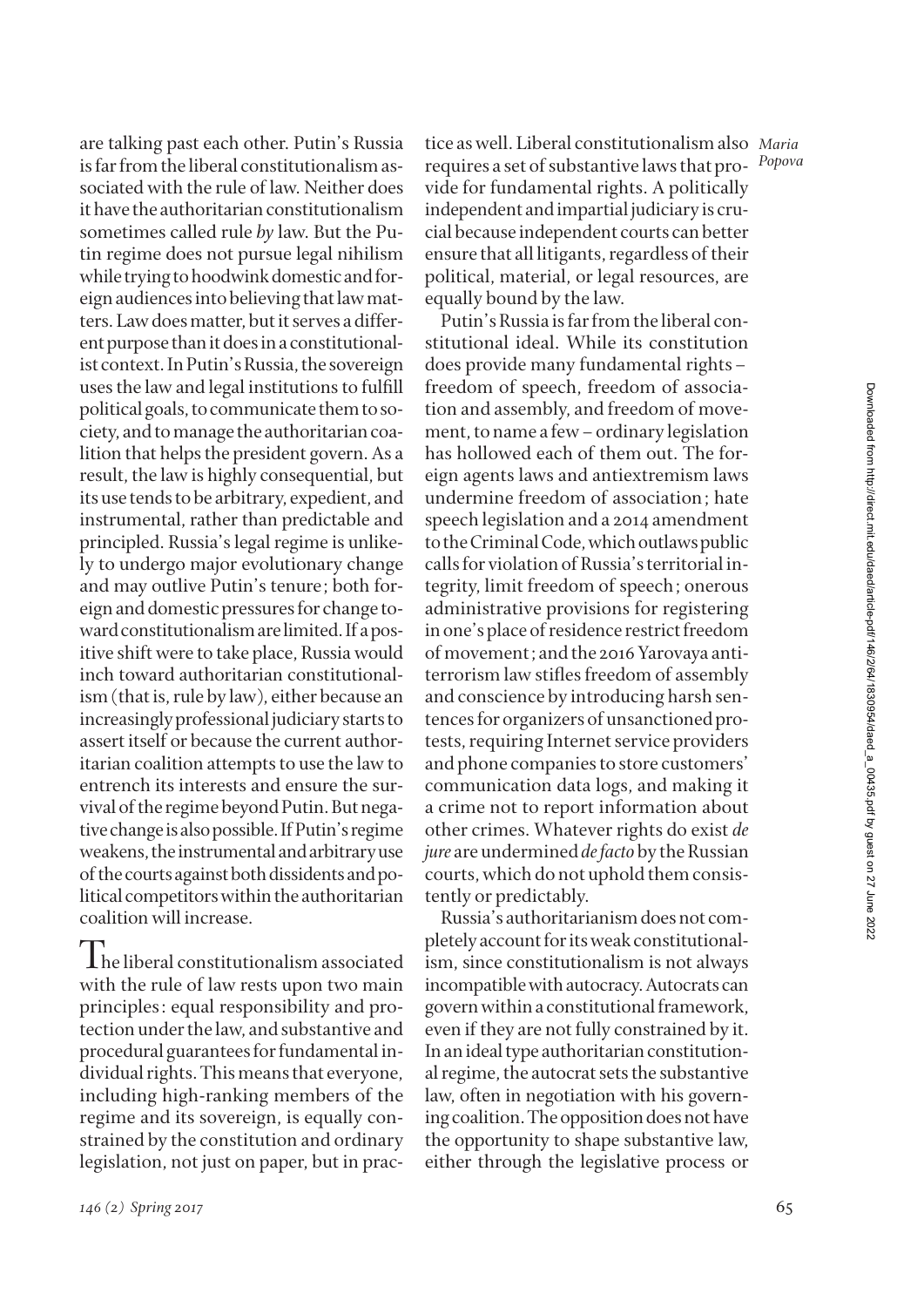*Putin-Style*  by appealing to the Constitutional Court. Many fundamental rights are not provided. Substantive law is biased against the opposition and imposes sanctions on it. For example, it may limit its ability to contest elections or its right to criticize the government.<sup>2</sup> However, once in place, the law is applied predictably rather than arbitrarily to individual cases by functionally independent courts.3 Oppositionists are sanctioned in accordance with the laws that limit opposition activity, rather than imprisoned on other charges. The courts are sufficiently removed from direct political influence and the constitution serves as a coordinating institution between the autocrat and the elites with whose help he governs. When the autocrat and his governing coalition reach agreements about how power is distributed and enshrine those agreements in the constitution or in ordinary legislation, there is enough expectation that commitments are honored and enforced in good faith by the judiciary.4

Currently Russia does not have authoritarian constitutionalism. Consider the contrast between the treatment of dissidents in Singapore, the prime example of authoritarian constitutionalism, and in Russia. In 1988, Singapore's highest court ordered the release of four dissidents arrested under the Internal Security Act. The court found that the government had not followed the proper statutory procedures and, in addition, argued that the government's excessive discretionary power under the Internal Security Act was contrary to the rule of law. The government complied with the decision and released the dissidents, but immediately charged them again and rearrested them, this time scrupulously following the letter of the law. It then passed a constitutional amendment, which forbade the judiciary from curtailing the sovereign's power to make law.5

This episode underscores both the authoritarian nature of the Singaporean regime and its adherence to constitutionalism. As any authoritarian government does, the Singaporean regime went after dissidents and did so effectively. When one route to detaining them failed, the authoritarian sovereign pursued another and was ultimately successful in asserting the regime's dominance. However, the regime achieved its goals by respecting the constitutional process, the ordinary legislation that it had put in place, and, to some extent, the independence of the judiciary. The highest court was sufficiently independent to call out the government for failing to adhere to statutory procedure, and the government complied with the court decision and made a better effort at respecting the law. While it prevented further encroachment by the independent judiciary into its discretionary power, the regime did not discipline the judiciary either formally or informally. Instead, using its dominance over the legislature, the sovereign changed the constitution to emphasize his unfettered power to make law.

The Bolotnaya Square cases–in which protestors were charged with counts of mass riots and violence against police– illustrate Russia's deviation from authoritarian constitutionalism. Unlike in Singapore, Russian courts at all levels of the hierarchy failed to stop the government from violating defendants' rights to liberty and fair trial, despite the existence of reasonable protection for those rights in the Russian Constitution. The courts actively participated in the rights violations by holding the protesters in pretrial detention well beyond the statutory provisions. They also failed to note violations of the right to freedom of assembly, which resulted from police conduct during the authorized protest on May 6, 2012. Some Bolotnaya defendants won redress when they appealed to the European Court of Human Rights (ECHR), which affirmed the violations and ordered Russia to pay compensation. To prevent further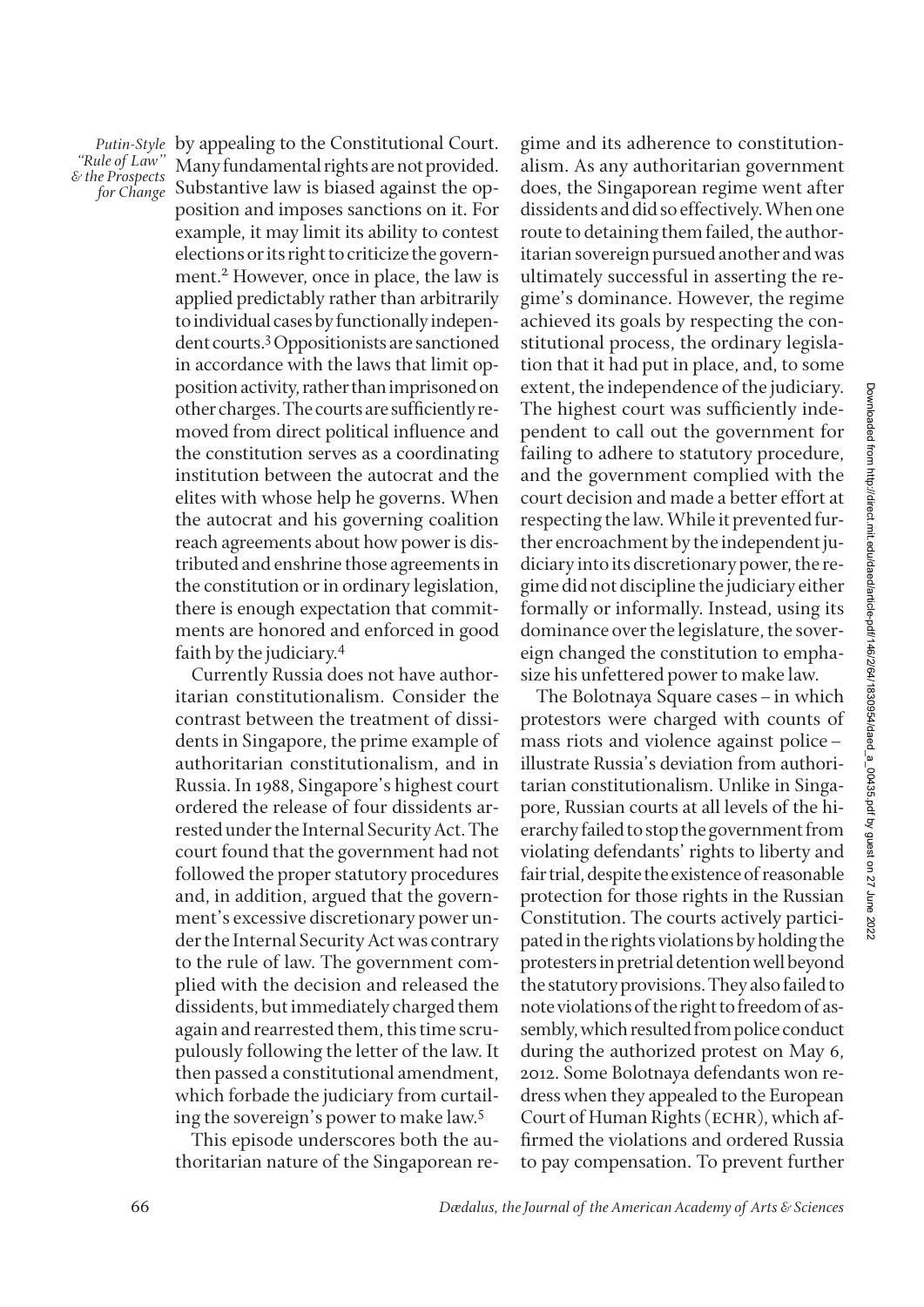Downloaded from http://direct.mit.edu/daed/article-pdf/146/2/64/1830954/daed\_a\_00435.pdf by guest on 27 June 2022 Downloaded from http://direct.mit.edu/daed/article-pdf/146/2/64/1830954/daed\_a\_00435.pdf by guest on 27 June 2022

encroachment on its ability to use the law against regime opponents, the Russian regime did not introduce any changes that would have made the behavior of police and the prosecution strictly legal. Instead, in late 2015, the Duma passed a law that authorizes the Russian Constitutional Court to deem ECHR decisions "unenforceable." Given the Constitutional Court's record of deference to the regime, this effectively allows Russia to arbitrarily disregard individual ECHR decisions. The proponents of the law explicitly identified its purpose as the protection of Russia's "legal sovereignty" (*pravovoi suverenitet*) vis-à-vis international institutions.6

The prosecutions of opposition activist Aleksei Navalny and billionaire oil tycoon Mikhail Khodorkovsky demonstrate that the Putin regime does not adhere to authoritarian constitutionalism, but uses law arbitrarily to sideline potential political opponents. Both Putin critics were indicted not for any opposition activities, but on unrelated fraud and embezzlement charges. Navalny was accused of embezzling funds from the state-run Kirovles timber company, and the indictment of his brother Oleg, which further increased the personal stakes for the opposition leader, underscores the instrumental use of criminal law by the sovereign. The timing of the case, prior to Moscow's mayoral election, and the decision to give Aleksei Navalny a suspended sentence, but Oleg an effective one, support the impression that the embezzlement investigation was a tool used to suppress Aleksei Navalny's political activities. In its ruling against Russia in the Kirovles case, the ECHR explicitly argued that criminal law was arbitrarily used against Navalny. In echr's words: "Moreover, the Russian courts had found the applicants guilty of acts indistinguishable from regular commercial activities. In other words, the criminal law had been arbitrarily construed to the applicants' detriment."7

Khodorkovsky's case is a bit less straight- Maria *Popova* forward; legal analysts believe that the evidence of malfeasance against him and his oil company, Yukos, was stronger than in Navalny's case.<sup>8</sup> However, even if Khodorkovsky and Yukos engaged in large-scale tax evasion, fraud, and embezzlement, as the ECHR concluded in 2013, Yukos's business practices were more the norm than the exception in the murky 1990s. By singling out Khodorkovsky but turning a blind eye to similar activities pursued by oligarchs who toed the Putin regime's line, the Kremlin used the law selectively and arbitrarily to achieve the politically expedient goal of sidelining a budding political opponent.

The Pussy Riot case provides another example of the arbitrary and selective application of the law for political goals: that is, similar acts produced different outcomes in court. The punk rockers' performance in the Cathedral of Christ the Savior was construed as a crime under Article 213 of the Criminal Code, which punishes premeditated hooliganism (a planned disturbance of public order). After a highly publicized trial, Nadezhda Tolokonnikova, Maria Alyokhina, and Yekaterina Samutsevich received two-year effective sentences. But Pussy Riot's performance was far from the first example of an antiregime art performance. Tolokonnikova had long been a member of the radical art collective Voina, which from 2007 to 2011 engaged in about a dozen actions that similarly used the shock value of obscenity to criticize Russia's police state and to challenge public morality. Voina's main targets were Putin, Dmitrii Medvedev, the *siloviki*, and the Orthodox Church. Most of Voina's actions involved some kind of law violation–its members shoplifted, drew graffiti, flipped over and burned police cars, and disrupted court proceedings by releasing three thousand cockroaches in a courtroom. In February 2008, Voina (and Tolokonnikova) staged their most notorious stunt: four couples

*146 (2) Spring 2017* 67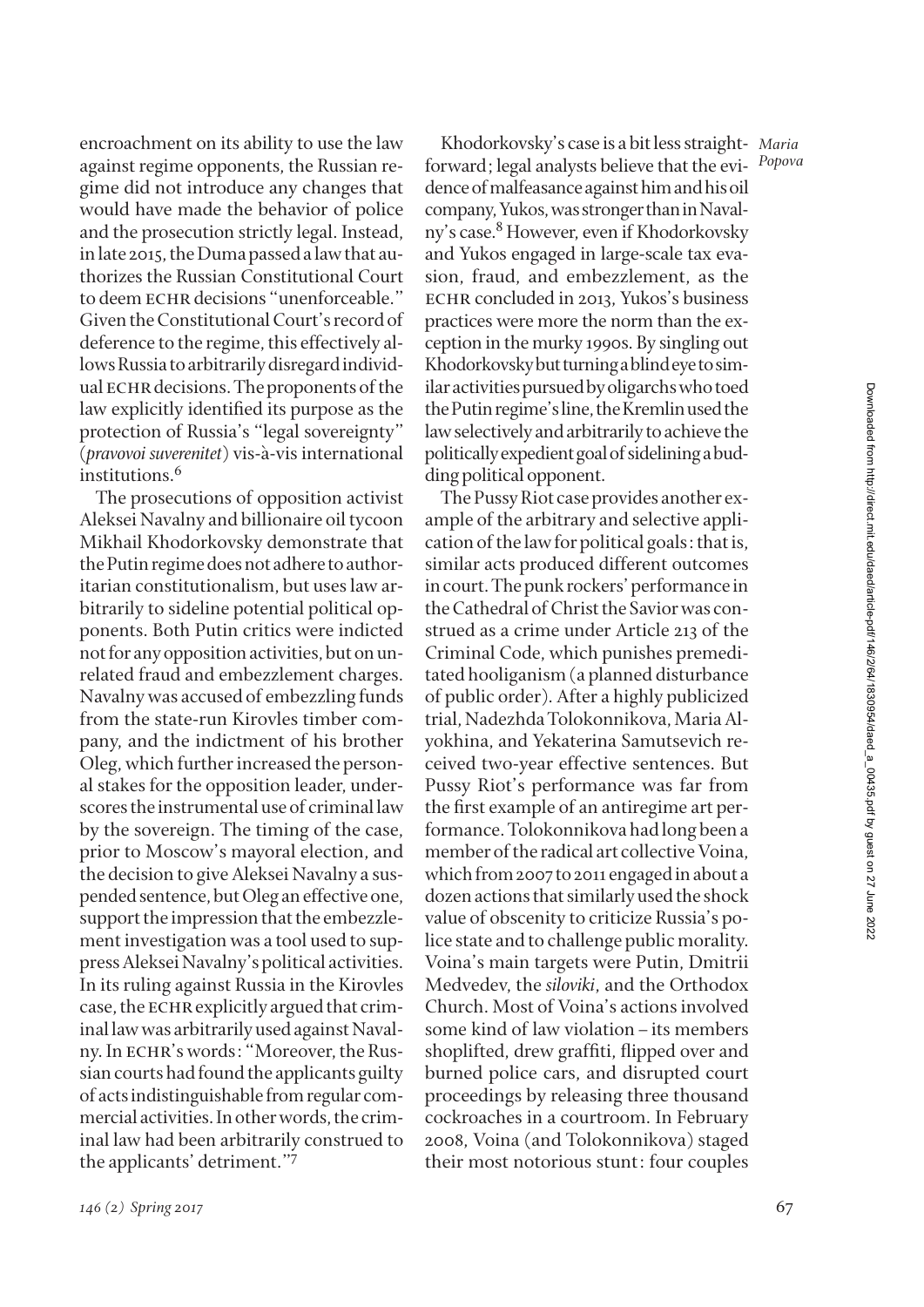*Putin-Style*  had sex in a public area of the Biological Museum while other members of the group held protest signs and filmed. The performance, called "Fuck for the Heir Puppy Bear"–a play on words in that Medvedev's name derives from the Russian word *medved*, or bear–drew significant media attention and was widely condemned as extremely offensive. Several of Voina's performances resulted in criminal investigations against individual members, including some indictments under the same Article 213 of the Criminal Code. However, all cases were eventually dropped by the prosecution or dismissed by the courts. Prior to the Pussy Riot convictions, the most serious legal consequence suffered by members of the art collective was a threemonth detention from November 2010 to February 2011 while the prosecution investigated their involvement in a police car – flipping incident. That incident produced significant media coverage, both in Russia and abroad, prompting Banksy to contribute 4.5 million rubles to Voina's legal defense fund. Eventually, the court dismissed the charges.

The contrast in outcomes suggests that Pussy Riot's punk performance resulted in convictions not because it was more critical of the regime or Putin, more shocking to the public, better publicized, or more clearly illegal than Voina's performances. The difference was timing. In 2012, the Putin regime had decided to turn to "morality politics" and promote public commitment to traditional values.9 Within this context, the Pussy Riot performance attracted the attention of the regime, which used the case to publicize and sell its new morality politics to the Russian electorate. The prosecution and the courts acted in line with this goal and delivered convictions. Offering further evidence of the policy shift, in 2013, three of Voina's leading members fled Russia with their families, reportedly to avoid impending criminal prosecution.10

These high-profile cases suggest that Russian legal outcomes, while unpredictable if one goes by the content of the law, are entirely predictable if one knows the preferences of the political sovereign: the Kremlin always wins. However, this predictability is exaggerated. Outside a few very salient cases, the Kremlin either does not reveal its preferences or simply has no preferences. When the Kremlin's position is uncertain, lower-level political actors, the prosecution, and judges try to guess the politically correct outcome and this guessing game introduces significant unpredictability into the legal regime. In addition, when political actors vie for relative power within the regime, they often seek to demonstrate that power by influencing court decisions in politically relevant cases. Consider the frequent conflicts between mayors of major cities and regional governors. These conflicts are often fought vicariously through court cases, with each side attempting to mobilize enough political resources up the power ladder to secure a victory in court. Judges face the tough task of interpreting the signals that come from judicial superiors and the extrajudicial actors to deliver a decision that would be acceptable to whoever represents power (*vlast'*) in that concrete case.

In legal areas with low political salience, either because they are politically inconsequential or because there is broad political consensus over how such cases should be adjudicated, the Russian judiciary functions reasonably well. Freed from direct external interference or from the burden of trying to guess the preferences of politically powerful actors, judges decide cases in accordance with their *bona fide* interpretation of the law. Companies that use the *arbitrazh* courts to resolve disputes report that they expect acceptable judicial decisions if *vlast'* is not involved.<sup>11</sup> Ordinary citizens who have experience with going to court report that the decision in their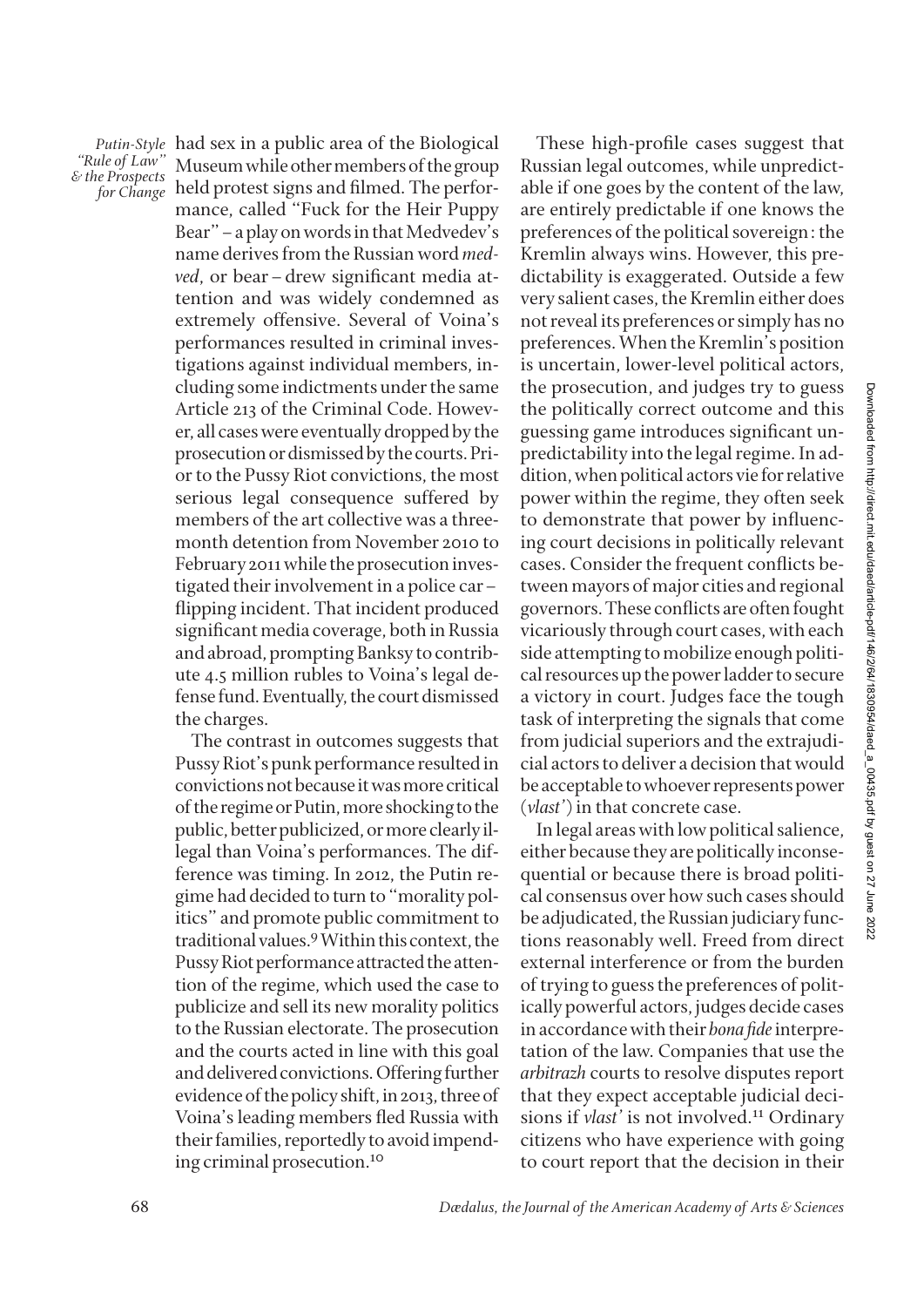case was fair and the judge professional, even against the backdrop of reported lack of trust in the Russian judiciary overall.12 In the early 2000s, when United Russia comfortably won elections and the regime had not yet moved toward suppression of political dissent, the courts adjudicated electoral registration cases without overwhelming bias toward progovernment candidates.<sup>13</sup> In the late 2000s, Russians filed over half a million administrative lawsuits against the state, demanding compensation for wrongful decisions by federal agencies, and won most of them. Rather than a sign of the judiciary effectively constraining state agencies through law, the high win rate in such cases arguably reflects the regime's policy goal of providing an outlet for popular discontent with the bureaucracy.14

How likely is it that, in the near future, Russia would transition away from the current legal regime, based on the politicized use of the law and a reliably dependent judiciary, toward constitutionalism? Are those chances better if authoritarianism persists or if a major democratic breakthrough took place? If constitutionalism were to be established, would it happen through an evolutionary process or through a momentous act? Or should we expect further entrenchment of politicized justice and its increased arbitrary use against dissidents and withinregime competitors?

In the best case scenario, sustained investment in the judiciary, which Putin's regime has pursued since the mid-2000s, may lead to ever increasing professionalization. A more professional judiciary may be less prone to petty judicial corruption, which would increase popular trust in the courts. As trust rises and judges develop more pride in their profession, they may start pushing the boundaries of nonpoliticized adjudication beyond the pockets that now exist only by virtue of the regime's in-

difference. This would be a decades-long Maria *Popova* process, which could unfold only under conditions of political and economic stability and could take Russia closer to an authoritarian constitutionalist legal regime.

The prospects for short-term positive change, on the other hand, are low because the status quo serves the interests of Putin's regime. In contrast to constitutionalism, which constrains the sovereign, Russia's current legal regime allows the Kremlin to pursue political goals through the courts unfettered. As already discussed, Russia's politically pliable judiciary is an effective instrument for suppressing political opposition. The Kremlin has already used it to threaten, jail, or force into exile numerous political opponents: from credible competitors to far-fetched ones, from declared oppositionists to potential ones, from dissidents with high name recognition to the regular citizen protester.

The reliable dependence of Russia's judiciary also makes it a useful tool, through which the regime can communicate political goals to society. In the 2000s, the criminal cases that drove businessman Boris Berezovsky and media tycoon Vladimir Gusinsky into self-imposed exile told the public that the Yeltsin era of politically active oligarchs was over and the Putin regime had set out to wrest control over the economy from them. The imprisonment of Khodorkovsky, believed to have been the richest man in Russia, and the destruction of his company emphasized the triumph of the state over private business. In 2012, the Pussy Riot case ushered in the Kremlin's "morality politics" and signaled to society that traditional values were back *en vogue.*15 The Bolotnaya Square cases indicated that individuals who take part in political protests could pay a steep price, even if they are not visible leaders of the opposition. And the terrorism conviction of Ukrainian filmmaker Oleg Sentsov and the murder conviction of Ukrainian poli-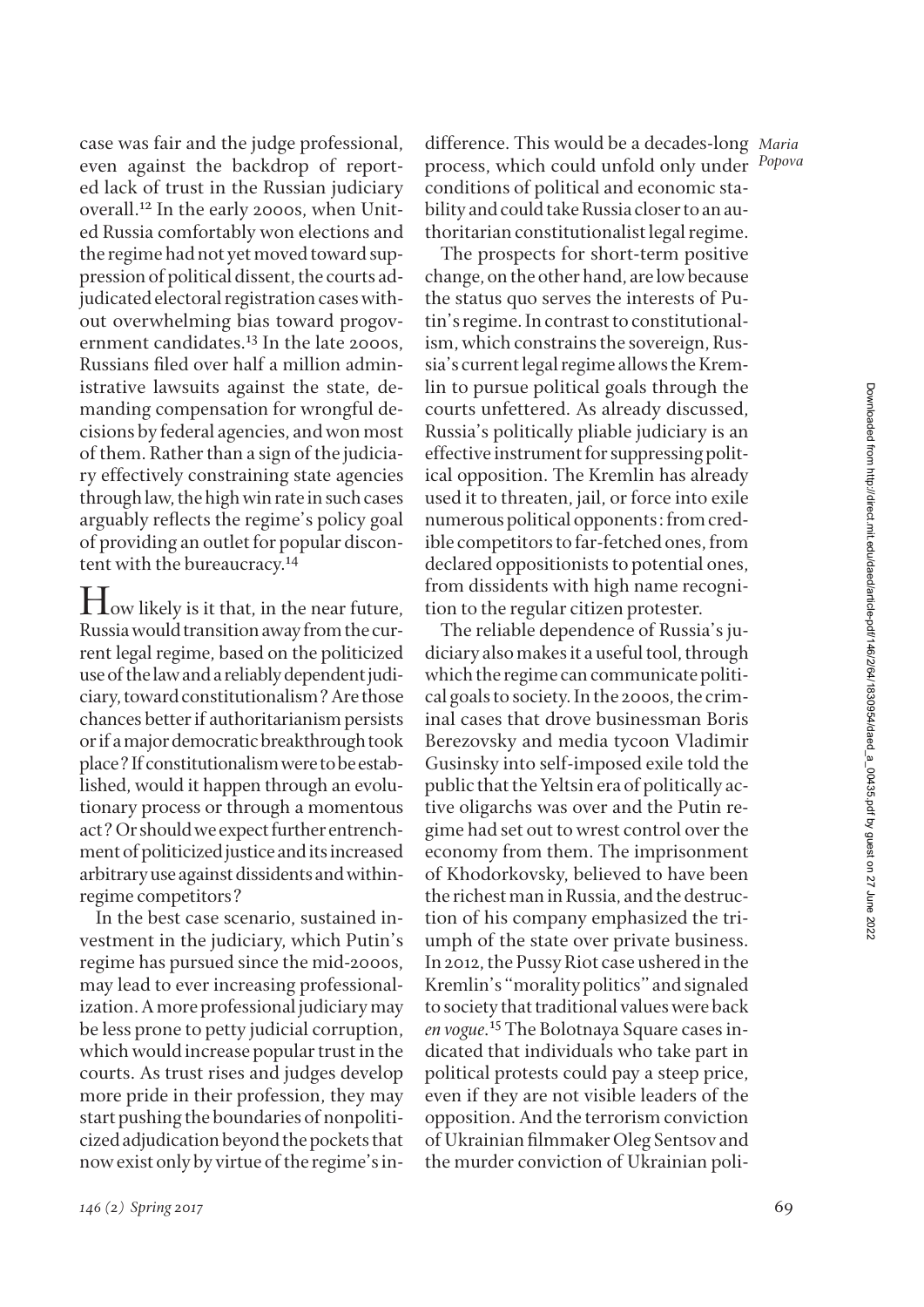*Putin-Style*  tician Nadiya Savchenko helped make the Kremlin's argument that Ukrainian extremist nationalists were responsible for the conflict in Donbas and sought to subvert Russia's newly acquired sovereignty over Crimea. A post-2012 anticorruption campaign has been used to neutralize one of the main rallying points for the opposition: endemic bureaucratic and political corruption.

> The frequent use of presidential pardon or amnesty to release political prisoners underscores the information-delivering role of high-profile political trials. Mikhail Khodorkovsky and Nadiya Savchenko were released directly by Putin and, in both cases, he cited mercy and compassion as the drivers behind his decision. The pardons reiterate to the Russian public that, though granted mercy, the prisoners deserved to be prosecuted and convicted. It also emphasizes the power of the political sovereign over the legal process and, as a bonus, shows him as magnanimous.

> But if all autocrats benefit from a dependent judiciary and instrumental use of the law, why do some accept some constitutional constraints? For some autocrats, the balance tips toward constitutionalism through external pressure. Authoritarian regimes with economies heavily dependent on foreign direct investment (FDI) have an incentive to credibly constrain themselves at least in the area of property rights in order to reassure investors that they would not be expropriated arbitrarily. Singapore may owe its authoritarian constitutionalism to this mechanism.16 Authoritarian regimes that need and expect significant foreign aid from democracies that care about the rule of law also have an incentive to accept some of the constraints that come from having an independent judiciary. This is part of the story behind the gradual empowerment of the judiciary in Mubarak's Egypt.<sup>17</sup> Authoritarian regimes that seek legitimacy and recognition

from the international community are also pressured to adopt constitutions and show that they abide by the constraints in them. Civilian authoritarian regimes that lack the brute force of military dictatorships or the historically or religiously based legitimacy of monarchies are purportedly more likely to adopt a constitutional legal regime.<sup>18</sup> In the near future, Russia is unlikely to move toward constitutionalism as a result of external pressure. Russia is a major recipient of FDI (ranked fourth globally) and it is hardly dependent on foreign aid.19 Even though per capita FDI is low and could increase significantly if guarantees against expropriation were stronger, there is an ideational obstacle to domestic reforms inspired by external pressure. Russia's return to self-perceived great power status makes it reluctant to pander to the international community. Over Putin's tenure, Russian foreign policy has shifted gradually yet decisively away from Yeltsin's attempts to win praise from the West. The "reset" with the United States failed. The Crimean annexation triggered a standoff with Europe and the United States through reciprocal sanctions. Interpretations of Putin's motives in the Ukrainian intervention vary. Some predict that as a resurgent expansionist great power, Russia will continue trying to push the West out of its former backyard. Others see the Kremlin pursuing "aggressive isolationism": a policy aimed at isolating Russia from Western influence to protect against a meddling color revolution.20 Whether Putin's reaction to the Euromaidan revolution of 2014 was out of strength or weakness, both scenarios signal Russia's rejection of Western conditionality. In this context, it is unlikely that Russia would accept constitutional or judicial constraints in order to placate the West or the broader international community. Both the flaunting of international law through the Crimean intervention and the 2015 law spelling out Russia's intention to disregard certain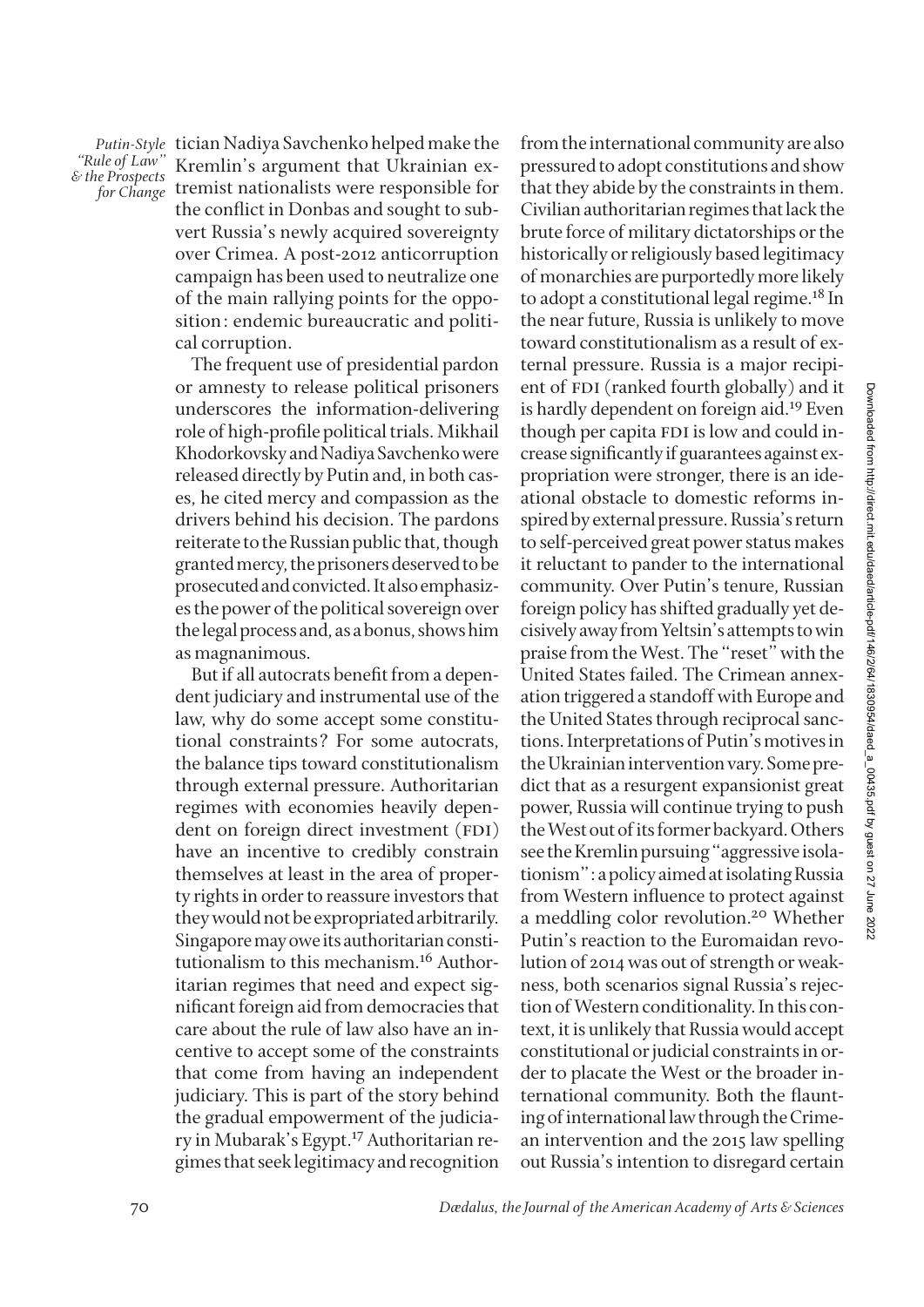echr decisions underscore the limits of external pressure.

There could be domestic reasons for autocrats to choose to bind themselves through a credible constitution and an independent judiciary. They may use the constitution and the courts as tools to enhance legitimacy. Civilian and party-based authoritarian regimes like Russia's are purportedly more likely to choose this route toward power consolidation, because they cannot rely on sheer force like military regimes or on religion/tradition like monarchies.21 Autocrats may also use the constitution and an independent judiciary as a coordinating device. An independent judiciary can be used to keep the bureaucracy in line. A credibly enforced constitution can clarify how power is allocated within the authoritarian governing coalition, which would reduce the potential for intraelite conflict and political instability.<sup>22</sup>

Putin's regime has used criminal law to manage membership of the authoritarian governing coalition. But since law is applied arbitrarily by a judiciary that lacks de facto independence, the legal process does not function as a coordination device, but as a political instrument. The post-2012 wave of criminal indictments of mayors, regional governors, and high-level federal officials for malfeasance, corruption, and abuse of office is a case in point. Members of the authoritarian elite who lose their political standing can expect to come under criminal investigation. They become scapegoats in a public campaign orchestrated by the regime to gain public legitimacy. When different factions fight each other, each seeks to get the upper hand by provoking a criminal case against the opponent. Whoever does get indicted is widely seen as having lost a political fight. Usually, the criminal investigation and the indictment follow, rather than precede, a presidential decree dismissing the governor for loss of confidence (*utrata doveriya*).

In November 2016, even an incumbent Maria *Popova* member of the government–economy minister Aleksei Ulyukayev–was arrested, allegedly in the act of taking a \$2 million bribe. As the shock of Ulyukayev's detention reverberated through Russian society, commentators focused on guessing why Ulyukayev lost political favor with the president, which faction pushed for his downfall, and who could have protected him. The case underscores the widespread belief that, in Russia, legal repercussions stem from loss of political status, rather than vice versa.

The problem with this form of management is that it creates significant uncertainty within the authoritarian coalition; it is hard to know before a case plays out in the courts which faction has the upper hand. High uncertainty makes the regime more brittle. Factions are likely to pledge outward allegiance to the autocrat, when in fact their support for his rule may be eroding. As succession time approaches, the lack of a credible coordination device is likely to lead to significant political instability.<sup>23</sup>

As Putin's age advances, the issue of authoritarian succession will loom ever larger for Russia's authoritarian elites. Some may try to pursue a policy toward the empowerment of the judiciary as an independent enforcer of the constitution in order to pave the way for an orderly transition of power. The inception of the rule of law and an independent judiciary is often attributed to an intertemporal bargain: current powerholders bind their own hands through an independent court in order to guarantee that their successors are constrained as well.<sup>24</sup> To be successful, though, these elites will need either the indifference or the tacit support of the Kremlin. The likelihood of the emancipation of the judiciary is closely linked to Putin's (and his faction's) view of the mode of regime succession. If Putin intends to die in office or has a credibly loyal suc-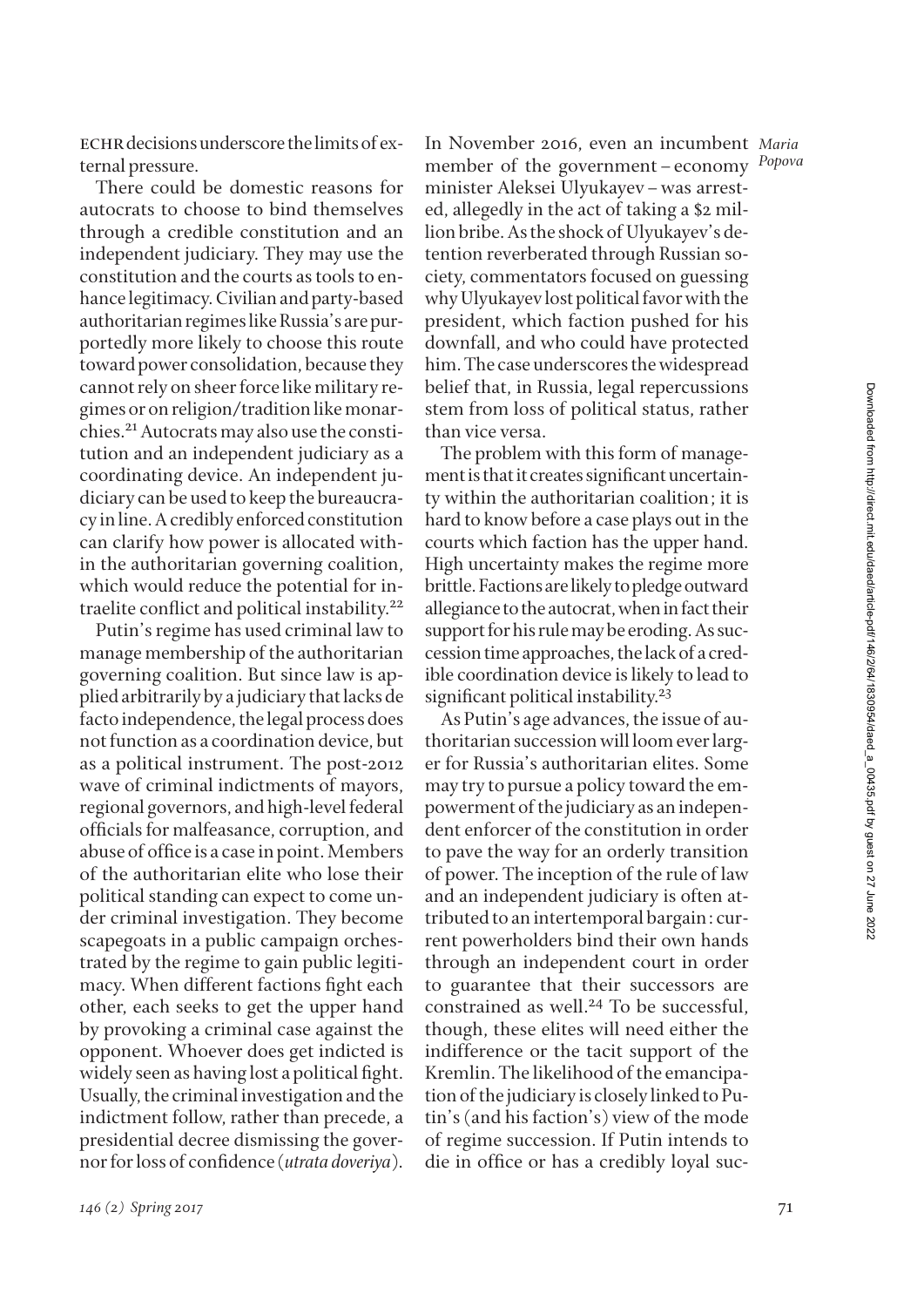*Putin-Style*  cessor up his sleeve, the Kremlin will refrain from ceding any discretionary power to an independent judiciary. In theory,

if Putin decides to retire without designating a successor and wants to guarantee immunity from prosecution for himself and his faction, he may pursue judicial empowerment. In practice, however, such a scenario is far-fetched. Yeltsin's transfer of power to Putin and the former's protection from prosecution through personal, rather than institutional, guarantees is a precedent that works against the institutionalization of an independent judiciary. More broadly, Putin seems to favor personal, ad hoc, behind-the-scenes bargains over formal institutional solutions. Unlike Lee Kuan Yew, the Singaporean patriarch who directed his country's spectacular transformation in part by guaranteeing the security of property rights through an impartial judiciary, Putin has overseen several rounds of property expropriation and redistribution.

As unlikely as it is, what would a policy aimed at moving Russia toward constitutionalism look like? Russia has the basic formal institutions that are associated with a constitutional regime and an independent judiciary, so no major institutional reforms are necessary. Still, some legislative initiatives that bolster the self-governance mechanisms for the judiciary and remove formal channels for executive influence over the courts may signal a commitment to change. What is even more necessary is a clear demonstration that the courts will not be used instrumentally and arbitrarily to achieve politically expedient goals. This means, at a minimum, a moratorium on the use of criminal law against leaders of the opposition. It also means that the courts should be kept at arm's length from major political controversies, so that they could start building a track record of political impartiality. A transition to constitutionalism can happen

only gradually, rather than through one or two major decisions. In the history of the American judiciary's emancipation from political influence, *Marbury v Madison* is often seen as a momentous decision. However, its importance is clear only in hindsight. The U.S. Supreme Court was in a politically precarious position throughout the nineteenth century.25 And in Ukraine, Kyrgyzstan, and Georgia, what looked like major breakthroughs when the supreme courts ruled against political incumbents at the height of the color revolutions failed to usher in eras of judicial independence.

What about the possibility of a democratic breakthrough ushering in constitutionalism in Russia? If the Putin regime fell amidst prodemocratic social mobilization, rule of law and an independent judiciary may crystalize as one of the democratic revolution's main goals. That does not mean this goal is easy to achieve, however. Post-Euromaidan Ukraine offers a cautionary tale.

Three years after former Ukrainian president Viktor Yanukovych's ouster, the Euromaidan's objective of fundamental changes to the judiciary remains elusive, despite strong societal demand for it. The Ukrainian judiciary continues to be both de jure and de facto dependent on incumbent politicians. After a few months of struggle with entrenched judicial elites, the new Poroshenko administration established control over the courts by muscling in some new appointees and getting old elites to pledge allegiance. In early 2015, the parliamentary assembly and its point man for the judiciary, Aleksei Filatov, outmaneuvered judicial independence champions in the Rada– led by the Samopomich-appointed deputy Rada speaker, Oksana Syroyid–and watered down a bill that was going to increase the formal independence of the judiciary.26 The lower-levels of the judiciary have refrained from pushing for greater independence. Rank-and-file judges across Ukraine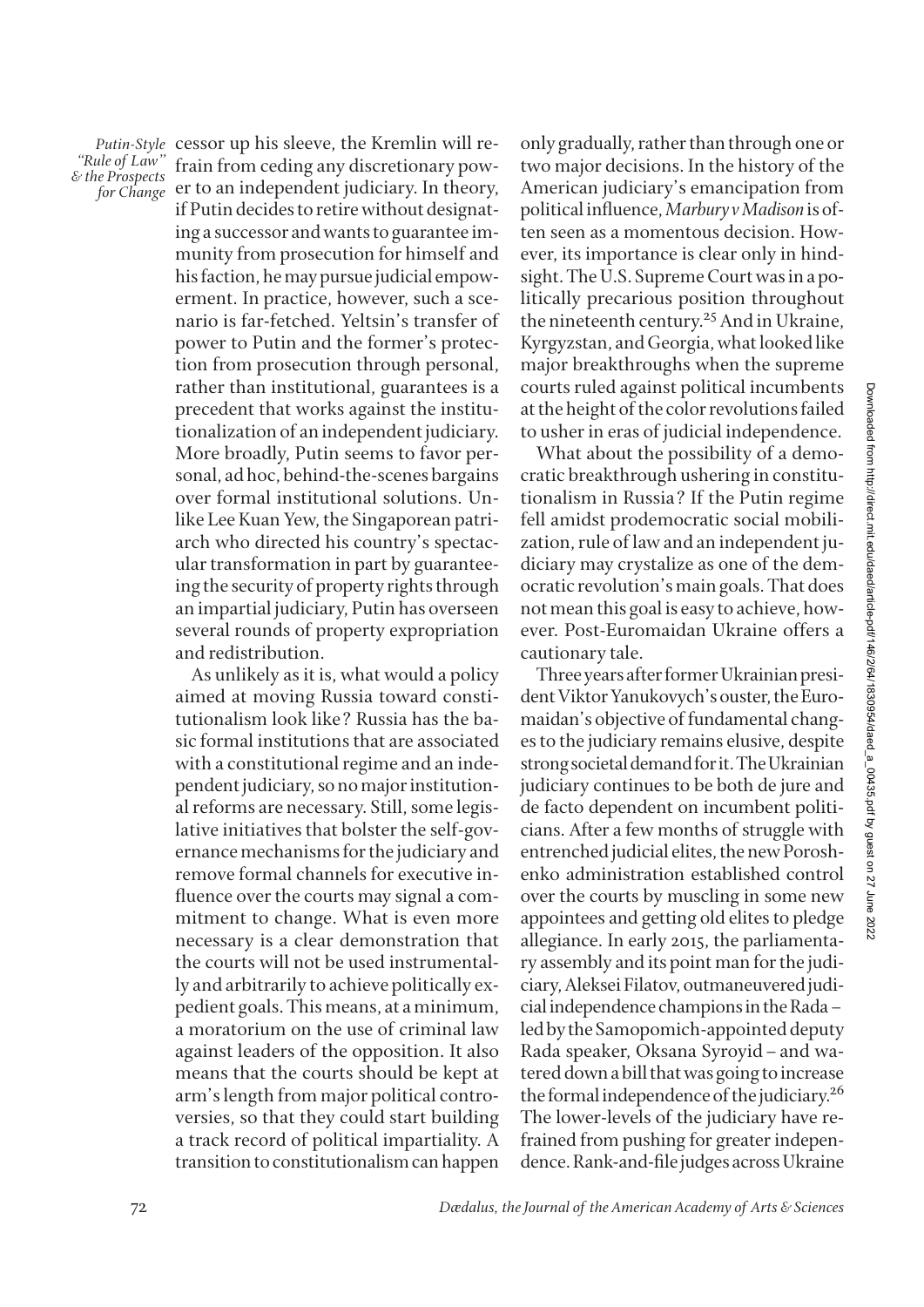demonstrated during the April 2014 judicial chair elections that they were afraid to rock the boat: they overwhelmingly reelected their incumbent administrative superiors.<sup>27</sup> The outsiders who Poroshenko initially appointed to clean up the prosecution were pushed out by early 2016. David Sakvarelidze, a veteran of former Georgian president Mikheil Saakashvili's judicial reform team, was fired from his post as deputy prosecutor general for "grave violations of prosecutorial ethics."28 Vitalii Kas'ko, another deputy prosecutor general, resigned and faced criminal charges for the alleged illegal privatization of a Kyiv apartment. His supporters view his prosecution as political revenge by entrenched elites within the prosecution who were threatened by his investigation into prosecutorial corruption.29

At the same time, civil society organizations, including the Lustration Committee, Maidan Self-Defense, and the Reanimation Package of Reforms (RPR), have been closely monitoring the performance of the judiciary. Some organizations, such as RPR, have engaged in advocacy and legislative lobbying for changes to the institutional structure of the judiciary that would increase its independence. Others, however, have blurred the line between civil activism and vigilantism, especially through "trashcan lustration" actions, in which activists physically attacked judges who were perceived as stooges of the Yanukovych regime and forced them into trashcans. Activists who "monitored" judicial elections, in which rank-and-file judges voted for the chair of their court, often disrupted the election and tried to intimidate judges into voting for or against a certain candidate. All this civic engagement happened against the backdrop of numerous public opinion polls that showed that an overwhelming majority of Ukrainians perceive radical judicial reform as a top priority.

The combination of societal demand for radical reforms and a business-as-usual

approach by politicians has put the judi- Maria ciary in the precarious and humiliating position of being pressured and criticized from all sides. Judges have become scapegoats for much of the pre- and post-Euromaidan dysfunction in the Ukrainian polity. Their legitimacy has plunged below even Yanukovych-era levels, as has their self-perception of autonomy. A 2015 survey by the Center for Policy and Legal Reforms shows that less than 10 percent of judges believe that the Ukrainian judiciary is independent. Even more damningly for the current government, 46 percent of judges believe that political pressure on judges is now just as strong as under Yanukovych and 29 percent of judges believe that political pressure has increased under Poroshenko!30

The first Ukrainian lesson for Russia is that a transition to constitutionalism and judicial independence is harder to pull off than a transition to competitive politics, free and fair elections, and a free press. The second Ukrainian lesson is that judicial independence cannot be achieved through civil society pressure and monitoring. Civil society activists become yet another source of extrajudicial interference in the judicial decision-making process. The result is an even more cowering judiciary, rather than an emancipated one.

 $\mathbf 1$ n short, it is unlikely that Russia will become a rule-of-law or a rule-by-law state after Putin. Whether Putin plans to die in office, loses power in a color revolution, or is replaced after the disintegration of his authoritarian coalition, the prospects for a transition to constitutionalism and an independent judiciary are slim. Both domestic and external pressures on Putin's regime to abandon its instrumental use of the law are weak. Ironically, the potential agents of change are Putin himself and members of his authoritarian coalition, rather than civil society. A gradual move to authoritarian constitutionalism is

*Popova*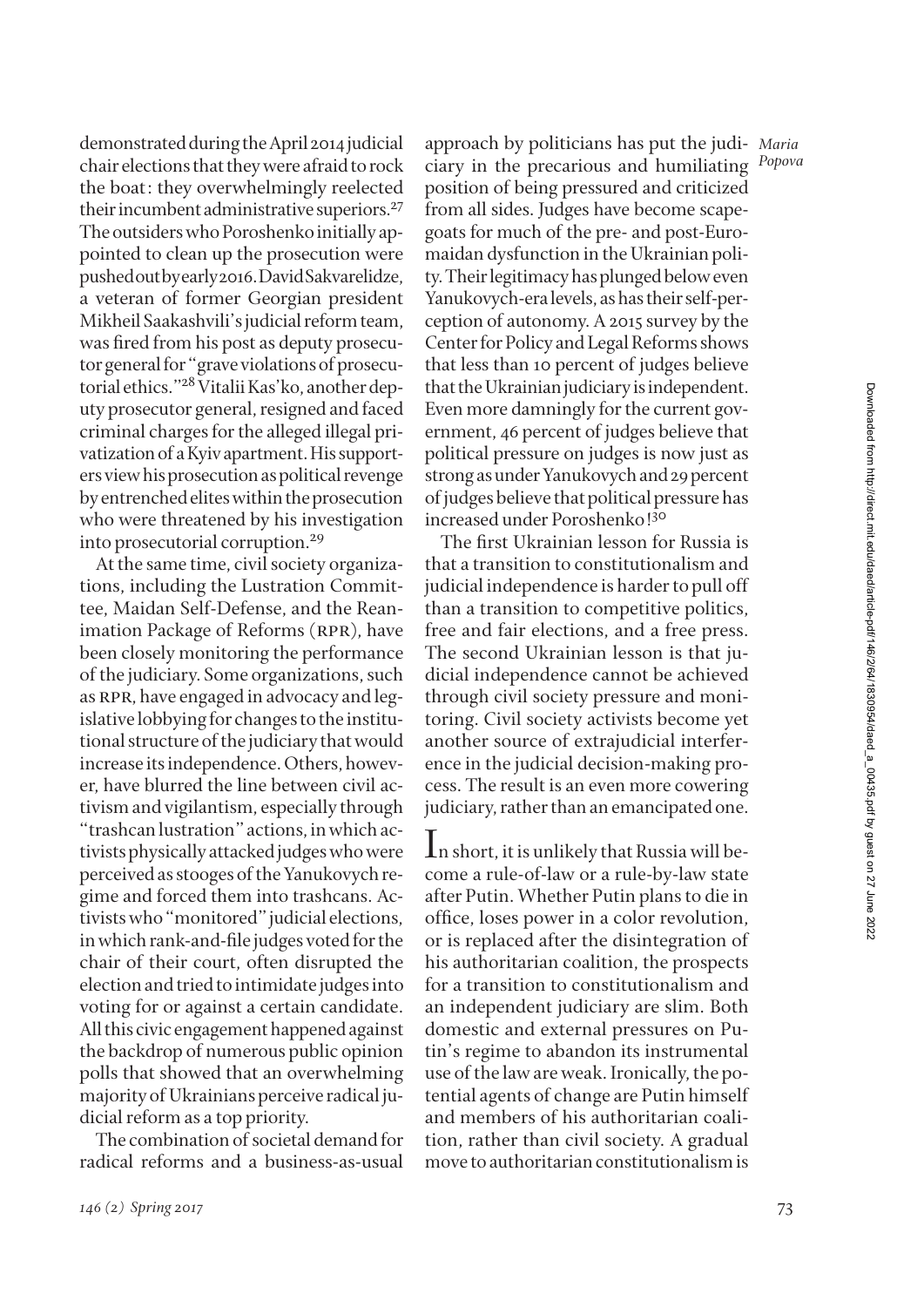*Putin-Style*  theoretically possible if Putin and his close associates plan to leave politics and need guarantees that the future political incumbents would not use law and the pliable judiciary to prosecute them. Alternatively, a group of major business owners could push for the rule of law as a way of protecting their assets. In practice, however, Putin's demonstrated preference for informal bargains over formal institutions as coordination devices makes the first scenario unlikely. And the robber-barons-for-ruleof-law transformation has been expected for the past two decades; but we have yet to see any indication that it will happen.<sup>31</sup>

> While positive change toward the rule of law is unlikely, negative change toward even greater politicization of the judiciary

is easier to imagine. If a credible challenge to the Kremlin's dominance emerges, the regime will reach for the courts as an instrument to suppress dissent. If the danger rises through civil society mobilization, the regime will use administrative and criminal law to deal more harshly with ngos, social movement activists, and individual protestors. The fines will get bigger, the verdicts longer, and the procedural violations more blatant. If a charismatic politician with broad appeal emerges, either within or outside the authoritarian coalition, and harnesses ethnic Russian nationalism, even show trials could make a comeback. In that scenario, Russia could veer into the legal nihilism characteristic of previous periods of its history.

## **ENDNOTES**

- <sup>1</sup> Vladimir Putin cited in "Vladimir Putin: dayu vam chestnoye partiinoye slovo," Kommoersant.ru, August 30, 2010, [http://kommersant.ru/doc/1495411.](http://kommersant.ru/doc/1495411)
- <sup>2</sup> For more on the concept of authoritarian constitutionalism, see Mark Tushnet, "Authoritarian Constitutionalism," *Cornell Law Review* 100 (2) (2014): 391.
- <sup>3</sup> For more on judicial independence in authoritarian regimes, see Tom Ginsburg and Tamir Moustafa, eds., *Rule by Law: The Politics of Courts in Authoritarian Regimes* (New York: Cambridge University Press, 2008).
- <sup>4</sup> For more on the relationship between the autocrat and authoritarian elites, see Milan W. Svolik, *The Politics of Authoritarian Rule* (New York: Cambridge University Press, 2012). For more on constitutions and the courts as a coordinating institution, see Tom Ginsburg and Alberto Simpser, eds., *Constitutions in Authoritarian Regimes* (New York: Cambridge University Press, 2013).
- <sup>5</sup> Gordon Silverstein, "Singapore's Constitutionalism: A Model, but of What Sort?" *Cornell Law Review* 100 (1) (2015): 15.
- <sup>6</sup> "Putin Has Allowed the Constitutional Court to Ignore the Decision of the ECHR," BBC, December 15, 2015, [http://www.bbc.com/russian/news/2015/12/151215\\_putin\\_constitutional\\_](http://www.bbc.com/russian/news/2015/12/151215_putin_constitutional_court_echr) [court\\_echr.](http://www.bbc.com/russian/news/2015/12/151215_putin_constitutional_court_echr)
- <sup>7</sup> The echr decision is available at European Court of Human Rights, "Opposition Activist's Conviction of Embezzlement: Result of Arbitrary Application of the Law," press release, echr 071, February 23, 2016, [http://hudoc.echr.coe.int/app/conversion/pdf?library=](http://hudoc.echr.coe.int/app/conversion/pdf?library=ECHR&id=003-5307101-6607285&filename=Judgment%2)EC HR[&id=003-5307101-6607285&filename=](http://hudoc.echr.coe.int/app/conversion/pdf?library=ECHR&id=003-5307101-6607285&filename=Judgment%2)Judgment%20Navalnyy%20and%20Ofitserov%20 v.%20R[ussia%20-%20conviction%20of%20opposition%20activist%20.pdf](http://hudoc.echr.coe.int/app/conversion/pdf?library=ECHR&id=003-5307101-6607285&filename=Judgment%2).
- <sup>8</sup> See Jeffrey Kahn, "Report on the Verdict Against M. B. Khodorkovsky and P. L. Lebedev," *Journal of Eurasian Law* 4 (3) (2011): 321.
- <sup>9</sup> See Gulnaz Sharafutdinova, "The Pussy Riot Affair and Putin's Démarche from Sovereign Democracy to Sovereign Morality," *Nationalities Papers* 42 (4) (2014): 615–621.